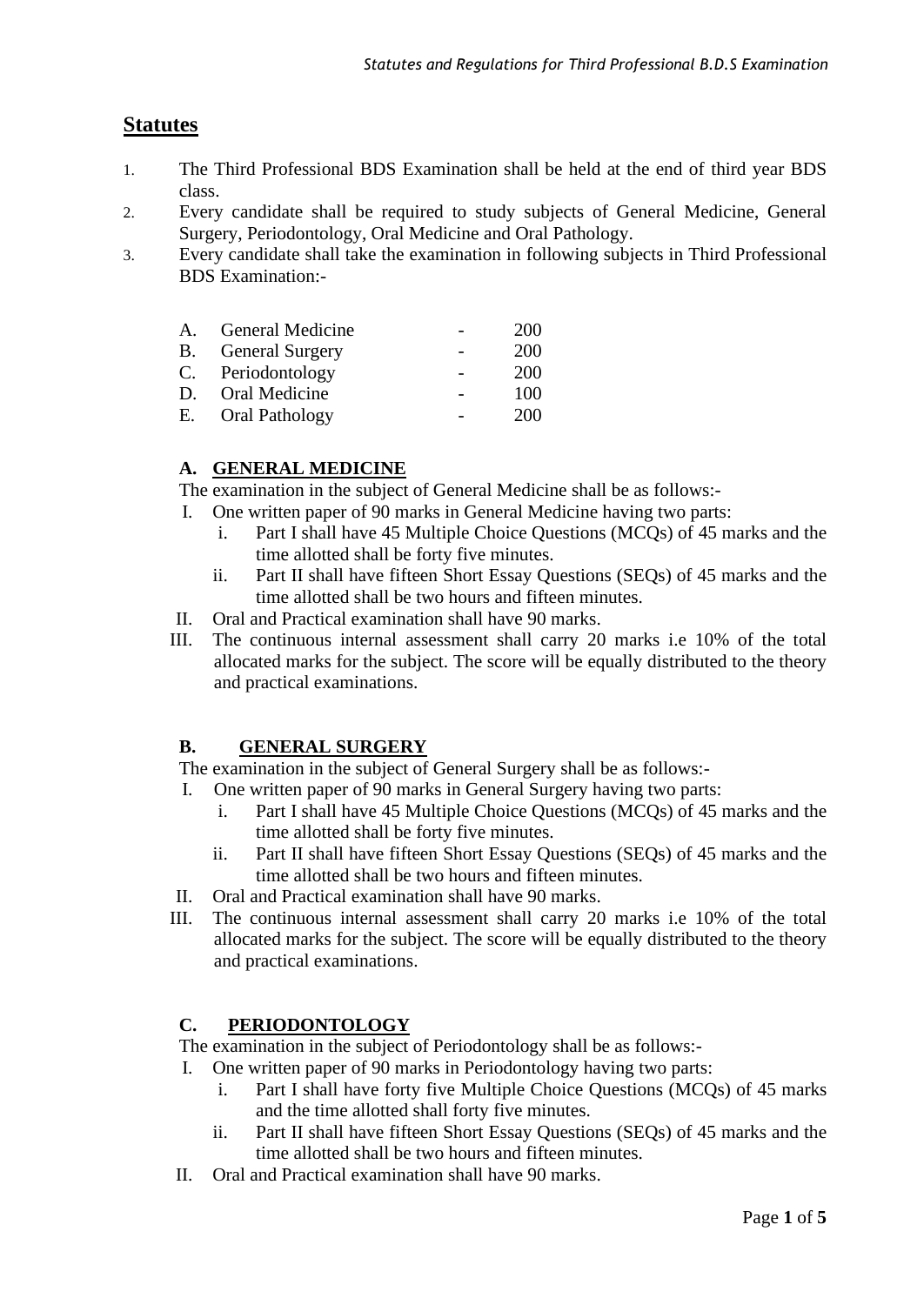III. The continuous internal assessment shall carry 20 marks i.e 10% of the total allocated marks for the subject. The score will be equally distributed to the theory and practical examinations.

## **D. ORAL MEDICINE**

The examination in the subject of Oral Medicine shall be as follows:-

- I. One written paper of 45 marks in Oral Medicine having two parts:
	- i. Part I shall have twenty one Multiple Choice Questions (MCQs) of 21 marks and the time allotted shall be thirty minutes.
	- ii. Part II shall have eight Short Essay Questions (SEQs) of 24 marks and the time allotted shall be two hours.
- II. Oral and Practical examination shall have 45 marks.
- III. The continuous internal assessment shall carry 10 marks i.e 10% of the total allocated marks for the subject. The score will be equally distributed to the theory and practical examinations.

# **E. ORAL PATHOLOGY**

The examination in the subject of Oral Pathology shall be as follows:-

- I. One written paper of 90 marks in Oral Pathology having two parts:
	- i. Part I shall have forty five Multiple Choice Questions (MCQs) of 45 marks and the time allotted shall be forty five minutes.
	- ii. Part II shall have fifteen Short Essay Questions (SEQs) of 45 marks and the time allotted shall be two hours and fifteen minutes.
- II. Oral and Practical examination shall have 90 marks.
- III. The continuous internal assessment shall carry 20 marks i.e 10% of the total allocated marks for the subject. The score will be equally distributed to the theory and practical examinations.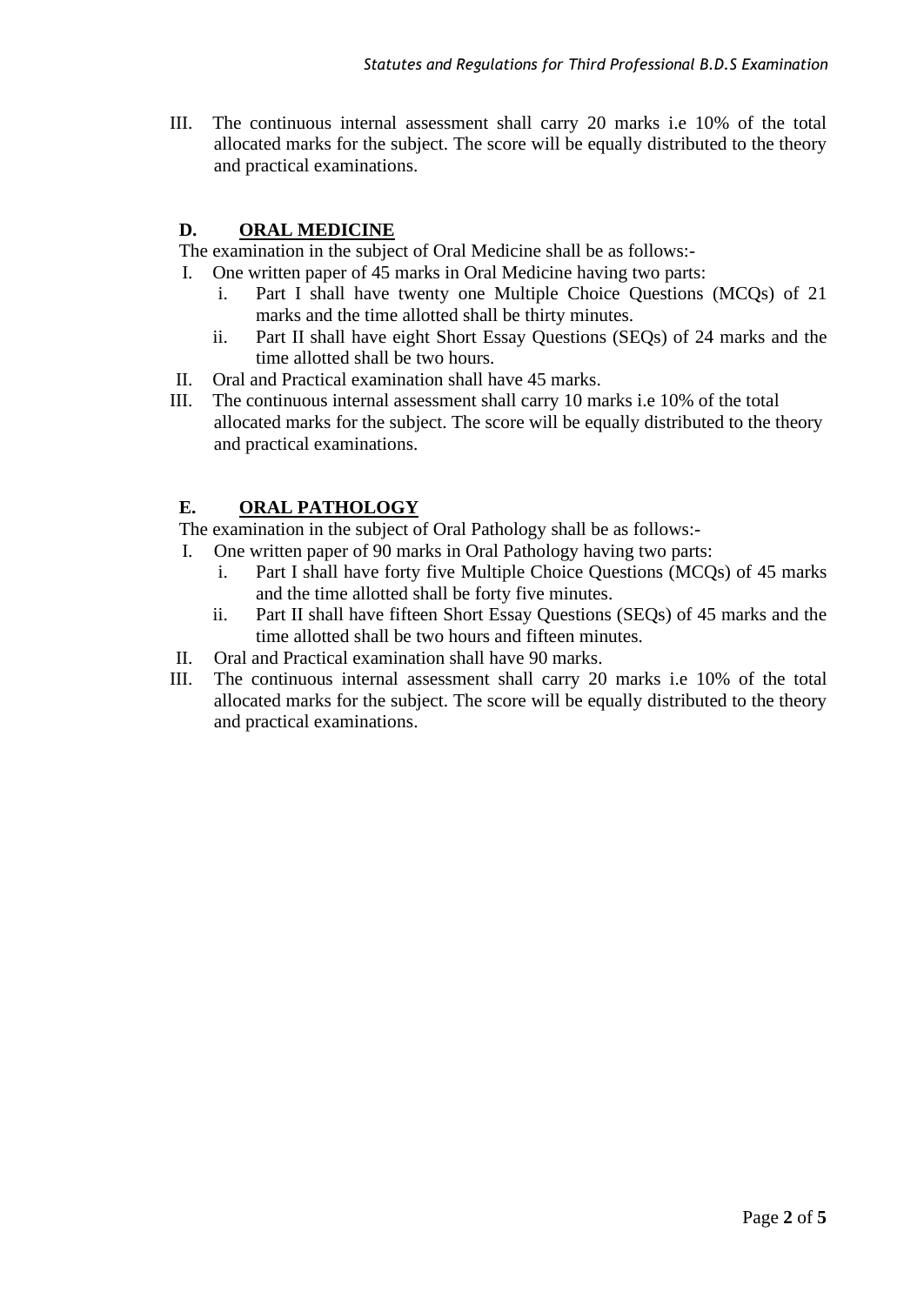4. The marks distribution in each subject is given in Table 1:

| <b>Subject</b>        | <b>Theory</b> |              | <b>Practical</b>          |          | <b>Total</b> |  |
|-----------------------|---------------|--------------|---------------------------|----------|--------------|--|
|                       | Part I MCQ    | 45 Marks     | Oral and Practical        | 90 Marks |              |  |
|                       | Part II SEQ   | 45 Marks     | Internal assessment       | 10 Marks | 200          |  |
| General<br>Medicine   | Internal      |              |                           |          |              |  |
|                       | assessment    | 10 Marks     |                           |          |              |  |
|                       |               | 100          |                           | 100      |              |  |
|                       | Part I MCQ    | 45 Marks     | Oral and Practical        | 90 Marks |              |  |
| General               | Part II SEQ   | 45 Marks     | Internal assessment       | 10 Marks |              |  |
|                       | Internal      |              |                           |          | 200          |  |
| Surgery               | assessment    | 10 Marks     |                           |          |              |  |
|                       |               | 100          |                           | 100      |              |  |
|                       | Part I MCQ    | 45 Marks     | <b>Oral and Practical</b> | 90 Marks |              |  |
|                       | Part II SEQ   | 45 Marks     | Internal assessment       | 10 Marks |              |  |
| Periodontology        | Internal      |              |                           |          | 200          |  |
|                       | assessment    | 10 Marks     |                           |          |              |  |
|                       |               | 100          |                           | 100      |              |  |
|                       | Part I MCQ    | 21 Marks     | <b>Oral and Practical</b> | 45 Marks |              |  |
|                       | Part II SEQ   | 24 Marks     | Internal assessment       | 05 Marks |              |  |
| <b>Oral Medicine</b>  | Internal      |              |                           |          | 100          |  |
|                       | assessment    | 05 Marks     |                           |          |              |  |
|                       |               | 50           |                           | 50       |              |  |
|                       | Part I MCQ    | 45 Marks     | Oral and Practical        | 90 Marks |              |  |
|                       | Part II SEQ   | 45 Marks     | Internal assessment       | 10 Marks |              |  |
| <b>Oral Pathology</b> | Internal      |              |                           |          | 200          |  |
|                       | assessment    | 10 Marks     |                           |          |              |  |
|                       |               | <b>100</b>   |                           | 100      |              |  |
|                       |               | <b>Total</b> |                           |          | 900 Marks    |  |

#### **Table 1**

- 5. The medium of Examination shall be English.
- 6. No grace marks should be allowed in any examination or practical under any guise or name.

### **Regulations**

- 1. This examination shall be open to any student who:
	- a. has been enrolled/registered and completed one academic year preceding the third professional examination in a constituent/affiliated College of the University.
	- b. has passed the Second Professional Examination from University of Health Sciences or an examination from any other recognised University considered equivalent for the purpose by the Academic Council, not less than one academic year previously.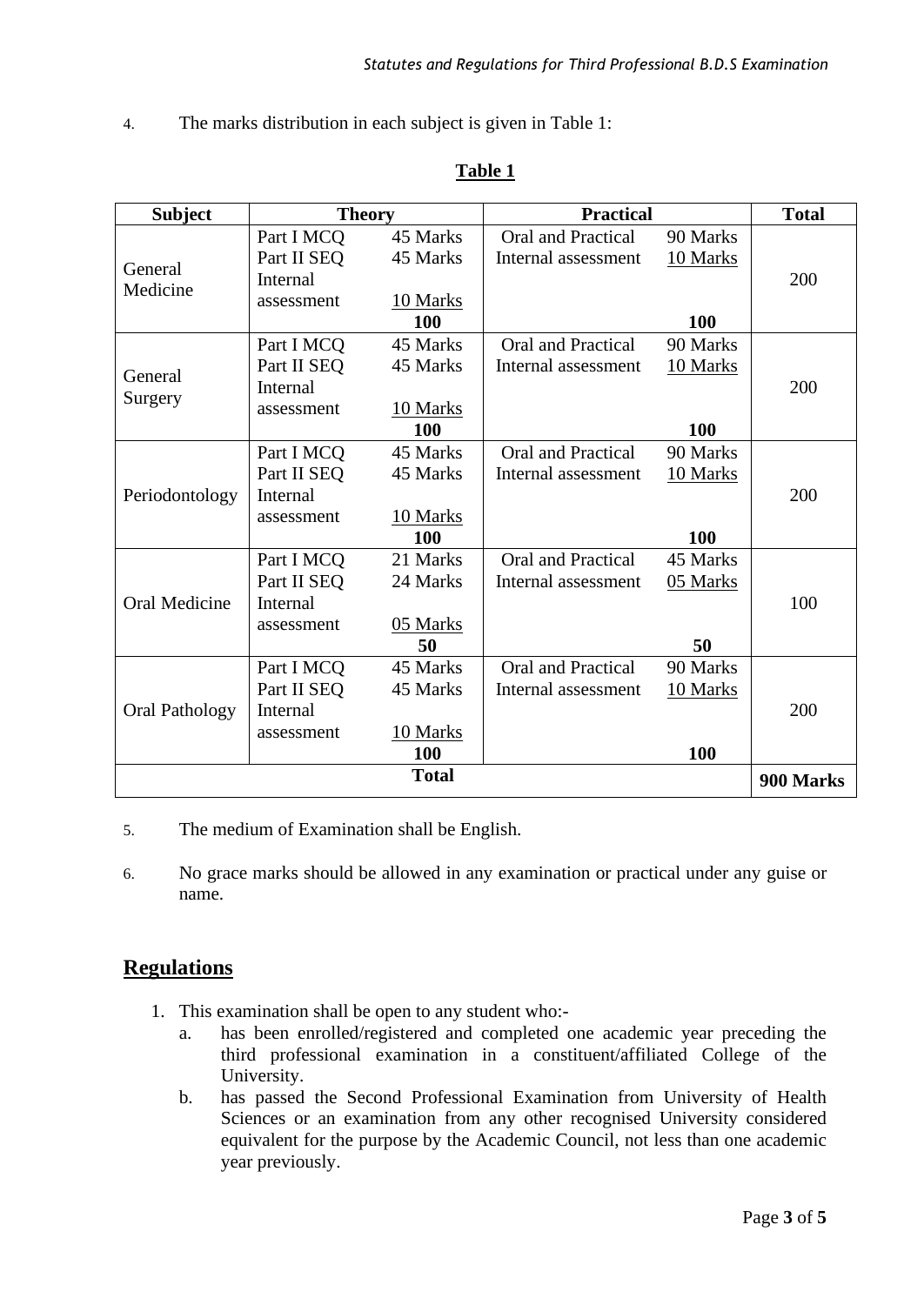- c. has his/her name submitted to the Controller of Examinations, for the purpose of examination, by the Principal of the College in which he / she is enrolled.
- d. has his/her marks of internal assessment in all the subjects sent to the Controller of Examinations by the Principal of the College along-with the admission forms.
- e. produces the following certificates duly verified by the Principal of his / her College:
	- (i) of good character;
	- (ii) of having attended not less than three-fourth (75%) of the full course of lectures delivered and practical conducted in each of the subjects of the Examination.

The Chairman of the College Academic Council / Principal of the College may condone for valid reasons deficiency up to 5% of lectures in written papers and 5% in practical. Candidates falling short of lectures or practical shall not be admitted to the examination but may be permitted to appear at the next examination if they attend 75% of the lectures delivered and practicals conducted up to the commencement of the next examination by remaining on the rolls of a College as regular student.

- f. The detainee students shall complete all the academic requirements including attendance in the year of detention like promoted students enrolled in the class.
- 2. The minimum number of marks required to pass this examination for each subject shall be fifty percent (50%) in written and fifty percent (50%) in the oral and practical examination separately and fifty percent (50%) in aggregate at one and the same time.
- 3. Candidates who secure eighty five percent (85%) or above marks in any subject shall be declared to have passed "with distinction" in that subject and no candidate who does not pass in all the subjects of the Third Professional Examination as a whole at one and the same time shall be declared to have passed "with distinction" in any subject.
- 4. A candidate failing in one or more subject of the annual examination shall be provisionally allowed to join final professional class till the commencement of supplementary examinations. The candidate, however, shall have to pass the failed subjects in this supplementary examination failing which he / she shall be detained in the third professional. Under no circumstances, a candidate shall be promoted to the final professional class till he / she has previously passed all the subjects in the Third Professional Examination.

If a student appears in the Supplementary Examination for the first time as he/she did not appear in the annual examination and failed in any subject in the Supplementary Examination, he/she will be detained in the same class and will not be promoted to the next class.

- 5. Every candidate shall forward his / her application for admission to the examination to the Controller of Examination, through the Principal of the College at least four weeks before the commencement of the examination accompanied by the prescribed fee.
- 6. Awards of internal assessment in all the subjects of all the candidates shall be submitted to the Controller of Examinations along with Admission Forms for the